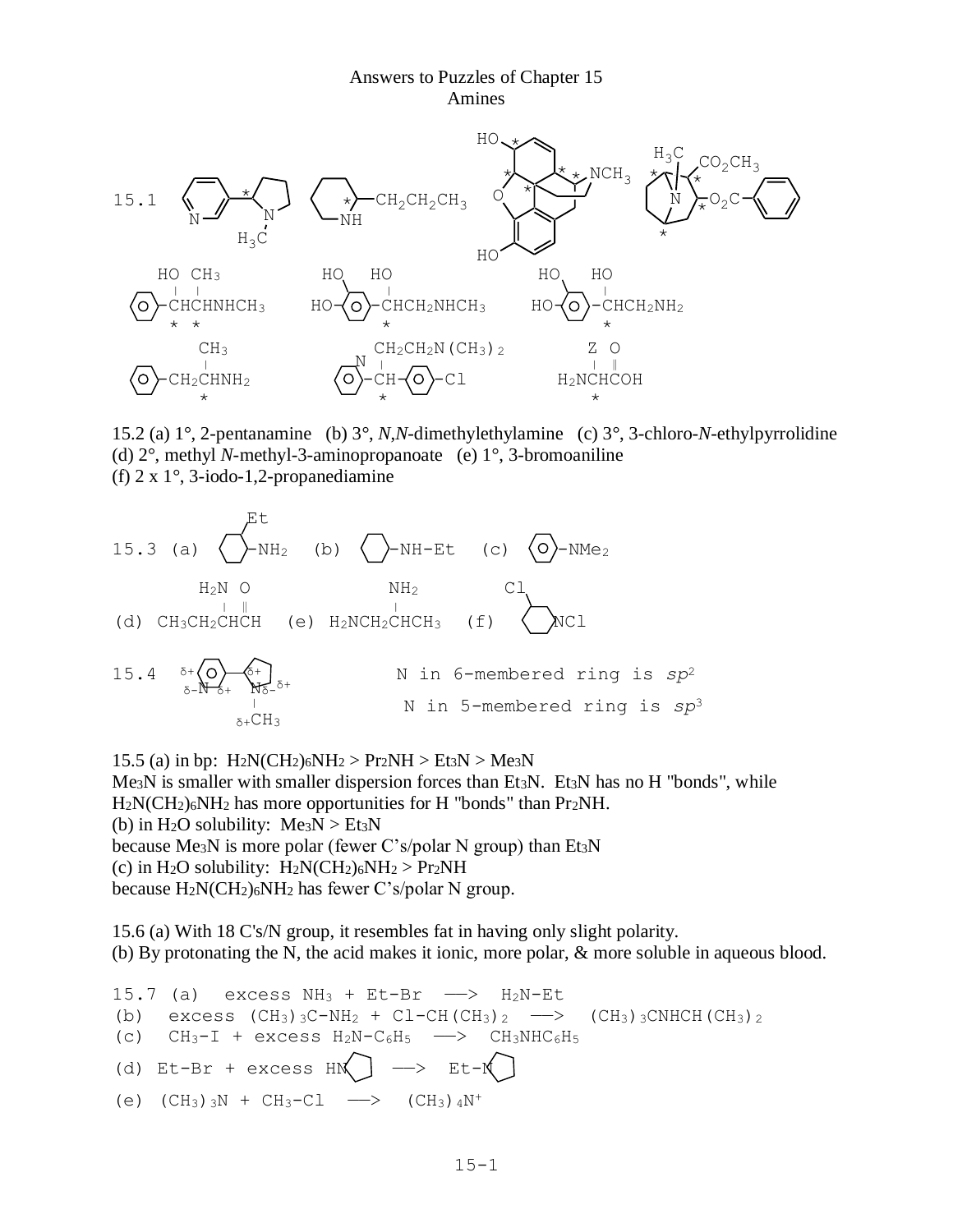15.8 
$$
\underbrace{\overline{\sigma}_{|A}^{S-} + \overline{\rho}_{N-}^{S-}}_{CH_3} \xrightarrow{+} \underbrace{\overline{\sigma}_{N}^{N-}}_{H} \xrightarrow{+} \underbrace{\overline{\sigma}_{N}^{N-}CH_3}_{H} \xrightarrow{+} \underbrace{\overline{\sigma}_{N-}^{N-}CH_3}_{H}
$$

15.13 The  $3^{\circ}$  elie makes this an S<sub>N</sub>1 reaction. Therefore the nitrite ion reacts with a hard C<sup>+</sup>. So the harder O nuc atom on nitrite (more δ- than on N) bonds to the hard C.

NO<sub>2</sub>  $NO<sub>2</sub>$ <sup>-</sup>  $H<sub>2</sub>$ , Pd 15.14 (a) MeOH + HBr  $\longrightarrow$  MeBr  $\longrightarrow$  MeNO<sub>2</sub>  $\longrightarrow$  MeNH<sub>2</sub> (b) excess MeNH<sub>2</sub> (from part a) + MeCl  $\longrightarrow$  Me<sub>2</sub>NH  $\sim$   $NO_2$ <sup>-</sup>  $\sim$   $2n$ , HCl (c)  $\left[\begin{array}{ccc} \end{array}\right]$  -OH + HI -->  $\left[\begin{array}{ccc} \end{array}\right]$  -I ---->  $\left[\begin{array}{ccc} \end{array}\right]$ -NO<sub>2</sub> ------>  $\left[\begin{array}{ccc} \end{array}\right]$ -NH<sub>2</sub> (d) not possible from  $3^\circ$  Me<sub>3</sub>C-X  $\rm H_2$ , Ni (e)  $C_6H_5-H + HNO_3 + H_2SO_4 \longrightarrow C_6H_5-NO_2 \longrightarrow C_6H_5-NH_2$  $H^+$  H<sub>2</sub>, Pd 15.15 (a)  $Me<sub>2</sub>C=O + H<sub>2</sub>NMe \longrightarrow Me<sub>2</sub>C=NMe \longrightarrow Me<sub>2</sub>CHNHMe$  $H_2NC_6H_5$ ,  $H^+$ (b)  $Me_2CHOH + Cr(VI) \longrightarrow Me_2C=O$  -------------->  $Me_2C=NC_6H_5$  ↓ LiAlH<sup>4</sup>  $Me<sub>2</sub>CH-NHC<sub>6</sub>H<sub>5</sub>$  $-c\equiv N$  H<sub>2</sub>, Pt (c)  $Me_2CHOH$  +  $HBr$   $\longrightarrow$   $Me_2CHBr$   $\longrightarrow$   $Me_2CHC=N$   $\longrightarrow$   $Me_2CHCH_2NH_2$ **EtCl** EtCl Book and the second second second second second second second second second second second second second second second second second second second second second second second second second second second second s (d)  $C_6H_5C\equiv N + LiAlH_4 \longrightarrow C_6H_5CH_2NH_2 \longrightarrow C_6H_5CH_2NH_2$  $H_2$ NEt,  $H^+$ (e) EtOH + anhy.  $Cr(VI) \longrightarrow CH_3CH=O \longrightarrow CH_3CH=-\longrightarrow CH_3CH=NE$  $\downarrow$  H<sub>2</sub>, Pd CH3CH2-NHEt 15.16 excess  $-MH_2$  +  $CH_3Br$   $\longrightarrow$   $-MH-CH_3$  $O=CH_2$ ,  $H^+$   $H_2$ , Pt  $-NH_2$  ———————>  $-N=CH_2$  ——————>  $-NH-CH_3$ 

15.17 conjugate bases' basicity: EtNH >  $\left\langle \overline{\phantom{a}}\right\rangle_{\!\!\!\rm NH}$   $\left\langle \overline{\phantom{a}}\right\rangle_{\!\!\!\rm NH}$  etc. ..

because resonance stabilizes the <u>base e's</u> of the 2nd base. So in acidity:  $EtNH_2 < C_6H_5NH_2$ 

15.18 (a) in basicity:  
\n
$$
\begin{array}{ccc}\n & & & \n\text{O}^5-\n\\ \n\text{CH}_3\text{CH}_2\text{NH}_2 > \text{CH}_3-\text{C}-\text{CH}_2-\text{NH}_2 \\
 & & & \n\text{O}^+ \\
 & & & \n\end{array}
$$

because the EN O puts a  $\delta$ + on the C, which attracts & stabilizes the base e's inductively. (b) in basicity: amine  $N >$  amide N because resonance stabilizes the base e's on the amide base: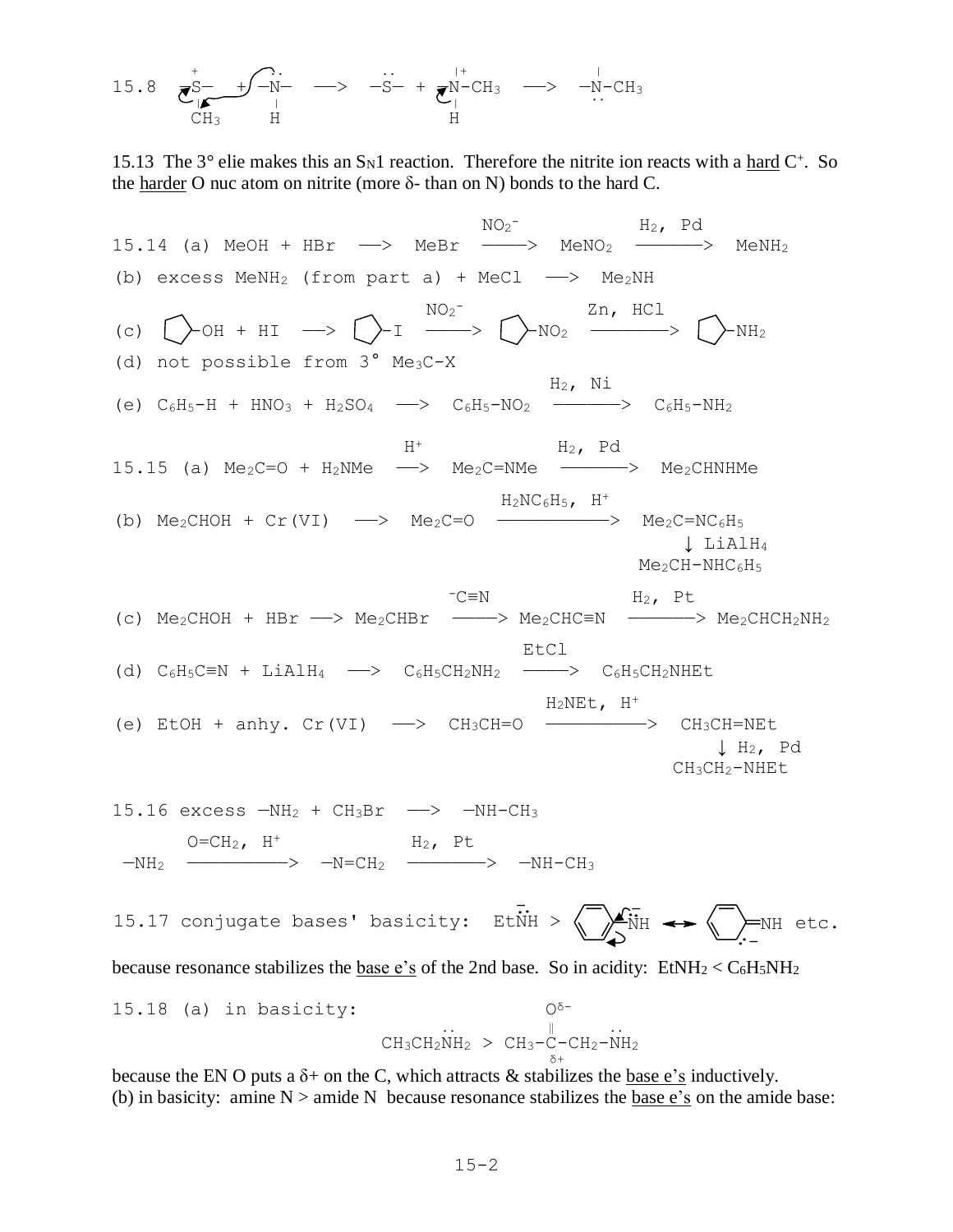$$
\begin{array}{c}\n\bigcirc \mathbb{S} \\
\hline\n\bigcirc \mathbb{S} \\
\hline\n-NH-C-\langle -\rangle \quad -NH=C-\n\end{array}
$$

(c) in basicity: pyrrolidine  $N >$  pyridine N because pyridine's  $sp^2$  N has only 2 e<sup>-</sup> pairs repelling & destabilizing its <u>base e's</u>, while pyrrolidine's  $sp^3$  N has 3 e<sup>-</sup> pairs repelling & destabilizing its <u>base e's</u>.

15.19 (a) The amino group is most basic. (b)  $H_3N^+$  O (c)  $H_3N^+$  O  $\begin{array}{ccccccc} \text{N} & \text{N} & \text{N} & \text{N} & \text{N} & \text{N} & \text{N} & \text{N} & \text{N} & \text{N} & \text{N} & \text{N} & \text{N} & \text{N} & \text{N} & \text{N} & \text{N} & \text{N} & \text{N} & \text{N} & \text{N} & \text{N} & \text{N} & \text{N} & \text{N} & \text{N} & \text{N} & \text{N} & \text{N} & \text{N} & \text{N} & \text{N} & \text{N} & \text{N} & \text{N} & \text$  HOCH2CHCO- HOCH2CHCOH  $\cap$ H  $\cap$  <sup>|</sup> ‖  $15.20$  (a)  $CH_3CH-CH_2-NEL_2$  (b)  $CH_3C-NEL_2$  +  $HO_2CCH_3$ (c)  $CH_3-NEt_2$  +  $HOSO_2CH_3$  (d) no reaction (e)  $\langle\rangle$ -NEt<sub>2</sub>  $\Omega$ 

 $\frac{1}{\sqrt{2}}$ (f)  $CH_3C-NEL_2$  (g)  $(CH_3)_{2}C=CH_2 + H_2NEL_2$  (h)  $CH_3CO_2^- + H_2NEL_2$ (i) no reaction

15.21 (a) An amide N is less basic & nucleophilic because resonance stabilizes its base e's:  $O\blacktriangledown$   $O^ \mathbb{C}$  +  $\mathbb{C}$ —N-C— <—> —N=C—

(b) The protected N is less nucleophilic because it is an amide N, not an amine N.

$$
\begin{array}{ll}\n & O \\
15.22 \quad \mathbf{A} \equiv \text{CH}_3\text{C}-\text{NHCH}_2-\text{\scriptsize O}\text{\scriptsize o}\text{\scriptsize -}\text{NH}_2 \\
\mathbf{B} \equiv \text{CH}_3\text{CH}_2-\text{NHCH}_2-\text{\scriptsize O}\text{\scriptsize o}\text{\scriptsize -}\text{NH}_2 \\
\mathbf{C} \equiv \text{CH}_3\text{CH}_2\text{NCH}_2-\text{\scriptsize O}\text{\scriptsize -}\text{NH}_2\n\end{array}
$$

15.23  $C_3H_9N \equiv Me_3N$ IR: 3000-2800 cm–1 (s): *sp*<sup>3</sup> C-H

15.24 (a) Doubling [amine]  $\uparrow \delta$  of H on N, because it  $\uparrow$  H "bonding" between amine molecules. (b) Changing to methanol  $\uparrow \delta$  of H on N, because it  $\uparrow$  H "bonding" between solvent & amine.

15.25 *N*-ethylaniline <sup>1</sup>H NMR: δ 7.1, 6.6, 6.5: Ar H; δ 3.4 (s, broad): NH; δ 3.1 (g): CH<sub>2</sub>; δ 1.2 (t): CH<sub>3</sub>

15.26 (a) ethylamine (b) ethanamine (c) ethanediamine (d) 4-amino-2-butanol (e) e.g., *N*-methylpropylamine (f) 2,4-dichloropyrrolidine (g) *N*-methylethylamine

15.27 The ammonium ion has no lone pair that freely inverts. Its 4 bonds stay in place.

15.28 Unlike 3-methoxyaniline, 2-methoxyaniline has an intramolecular H "bond", which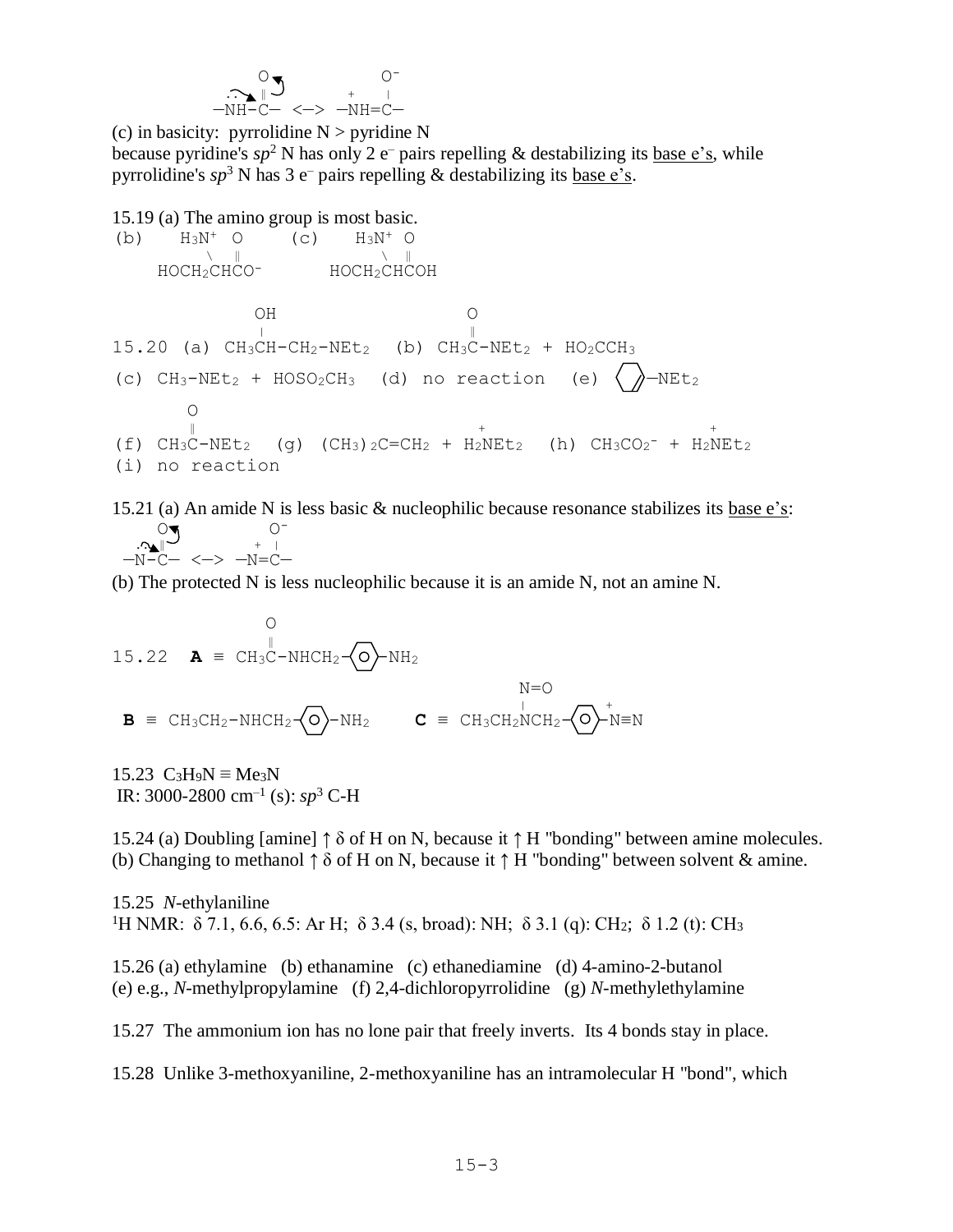

inhibits intermolecular H "bonds":

15.29 (a) alkylation: excess  $NH_3$  + EtBr  $\longrightarrow$  EtNH<sub>2</sub> 2. H3O<sup>+</sup> via phthalimide: phthalimide ion + EtBr  $\longrightarrow$  --------> EtNH<sub>2</sub> via amide: MeCOCl +  $NH_3 \longrightarrow$  MeCONH<sub>2</sub> + LiAlH<sub>4</sub> -  $\rightarrow$  EtNH<sub>2</sub> nitro reduction: EtBr +  $NO<sub>2</sub>$  -  $>$  EtNO<sub>2</sub> + Zn + HCl -  $>$  EtNH<sub>2</sub> via imine: impossible via nitrile: MeBr +  $-C=N \longrightarrow M e C \equiv N + LiA1H_4 \longrightarrow EtNH_2$ (b) alkylation: excess  $EtnH_2 + EtBr \longrightarrow Et_2NH$ via phthalimide: impossible via amide: MeCOCl +  $E$ tNH<sub>2</sub> - > MeCONHEt +LiAlH<sub>4</sub> - >  $E$ t<sub>2</sub>NH nitro reduction: impossible via imine:  $MeCH=O + EtNH<sub>2</sub> + H<sup>+</sup>$  ->  $MeCH=NEt + H<sub>2</sub> + Pt$  ->  $Et<sub>2</sub>NH$ via nitrile: impossible (c) alkylation: excess  $Et_2NH$  + EtBr  $\longrightarrow$  Et<sub>3</sub>N via phthalimide: impossible via amide: MeCOCl +  $Et_2NH \longrightarrow MeCONEt_2 + LiAlH_4 \longrightarrow Et_3N$ nitro reduction: impossible via imine: impossible via nitrile: impossible (d) alkylation: excess  $NH_3 + \sum -Br \longrightarrow \sum -NH_2$  $\sim$  2. H<sub>3</sub>O<sup>+</sup> via phthalimide: phthalimide ion +( )-Br --> ---------> ( )-NH<sub>2</sub> via amide: impossible nitro reduction:  $\langle$   $\rangle$ -Br + NO<sub>2</sub><sup>-</sup> -->  $\langle$   $\rangle$ -NO<sub>2</sub> + H<sub>2</sub> + Pt -->  $\langle$   $\rangle$ -NH<sub>2</sub> via imine: impossible via nitrile: impossible (e) alkylation: impossible via phthalimide: impossible via amide: impossible nitro reduction:  $C_6H_6$  + HNO<sub>3</sub> + H<sub>2</sub>SO<sub>4</sub> -->  $C_6H_5NO_2$  + H<sub>2</sub> + Pt --> via imine: impossible via nitrile: impossible 15.30 CH<sub>3</sub>CH<sub>2</sub>CH<sub>2</sub>CH<sub>2</sub>OH + HBr -> CH<sub>3</sub>CH<sub>2</sub>CH<sub>2</sub>CH<sub>2</sub>Br ↓ -C≡N LiAlH<sup>4</sup>  $CH_3CH_2CH_2CH_2CH_2NH_2$  <  $CH_3CH_2CH_2CH_2CH_2CH_2$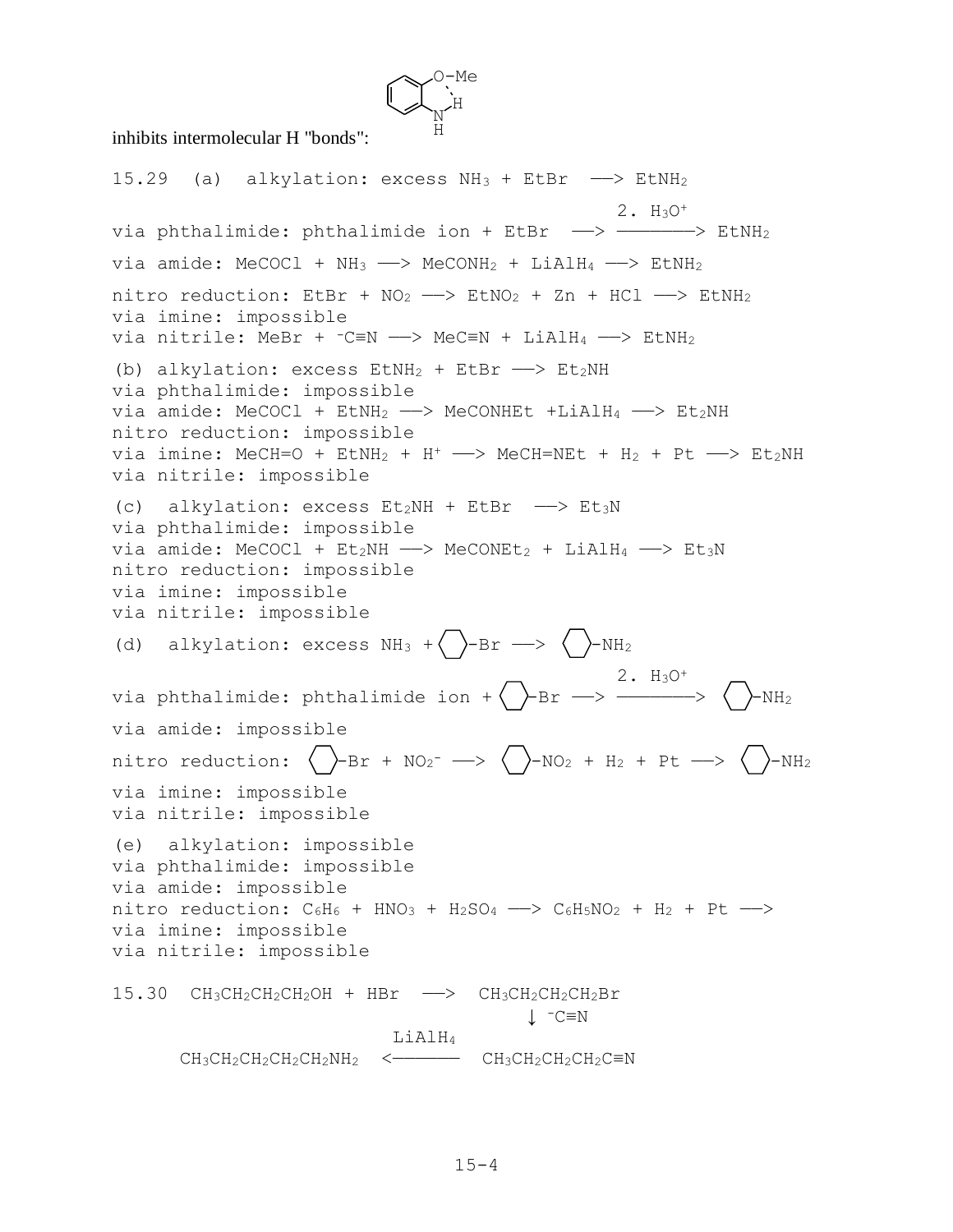$15.31$   $CH_3CH_2CH_2CH_2OH + anhyd.$   $Cr(VI)$   $\longrightarrow$   $CH_3CH_2CH_2CH=O$  ↓ CH3CH2Li  $NH<sub>2</sub>$  Br  $O<sup>-</sup>$  $\frac{1}{1}$  xs NH<sub>3</sub>  $\frac{1}{1}$  HBr  $\frac{1}{1}$  $CH_3CH_2CH_2CHCH_2CH_3$  <—————————  $CH_3CH_2CH_2CHCH_2CH_3$  <——  $CH_3CH_2CH_2CHCH_2CH_3$  $Et_2N-CH-CH_3 < H_3C-CH-CH_3$ 15.32 conjugate bases' basicity: Et<sub>2</sub>N-CH-CH<sub>3</sub> < H<sub>3</sub>C-CH-CH<sub>3</sub>  $\frac{1}{6}$  δ+  $\frac{1}{6}$  δ+ because EN N puts a  $\delta$ + on the C, which stabilizes the base e's. So triethylamine is more acidic. 15.33 (a)  $[H_3O^+] = 2 \times 10^{-11}$  (b) aniline because the  $K_a$  of its conjugate acid  $\approx 10^{-5} > [H_3O^+]$ 

\n
$$
0H
$$
\n

\n\n $0$ \n

\n\n $15.34$ \n

\n\n (a)  $CH_3CH-CH_2-NHEt$ \n

\n\n (b)  $CH_3C-NHEt + HOCCH_3$ \n

\n\n (c)  $CH_3-NHEt + HOSO_2CH_3$ \n

\n\n (d) no reaction\n

\n\n (e)  $\sum_{i=1}^{n}NEt$ \n

\n\n (f)  $EtNH$ \n

\n\n (g)  $CH_3C-NHEt$ \n

\n\n (h)  $(CH_3)_2C=CH_2 + H_3NEt$ \n

\n\n (i)  $CH_3CO_2^- + H_3NEt$ \n

\n\n (j) no reaction\n

\n\n (k)  $EtN=N$ \n

\n\n (l)  $EtNH + CH_4$ \n

\n\n (m)  $H_3NE$ \n

\n\n (o)  $H_3CH_2 + H_3NE$ \n

15.35 
$$
\mathbf{A} \equiv
$$
 EtBr;  $\mathbf{B} \equiv$ EtNO<sub>2</sub>;  $\mathbf{C} \equiv$ EtNH<sub>2</sub>;  $\mathbf{D} \equiv$ EtN=CHCH<sub>3</sub>;  $\mathbf{E} \equiv$ Et<sub>2</sub>NH;  $\mathbf{F} \equiv$ Et<sub>2</sub>N-N=O

15.36 at lower frequency (& energy) because C-N bond is weaker than C≡N bond.

$$
15.37 \quad CH_3CH_2CHCH_3
$$

 $NH<sub>2</sub>$ 

IR: 3360, 3280 cm–1 (s): NH2; 3000-2850 (s): *sp*<sup>3</sup> C-H; 1600 (m): NH<sup>2</sup> bend; 870 (s): N-H bend <sup>1</sup>NMR: δ 2.8 (m): NCH; δ 1.3 (m): CCH<sub>2</sub>C; δ 1.1 (s): NH<sub>2</sub>; δ 1.0 (d): H<sub>3</sub>C-C-N; δ 0.9 (t): H3C-C-C-N

15.38 
$$
H_2C = CH_2
$$
  $H_2C = CH_2$   $Br - H_2C - CH_2 - Br$   $N = C - CH_2 - CH_2 - CH_2 - C = N$   $\downarrow$  excess  $H_2$ ,  $Pt$   $NH_2CH_2CH_2CH_2CH_2NH_2$ 

$$
\begin{array}{ccccccc}\n & \text{aq Cr(VI)} & & \text{Socl}_2 & & & \\
\text{eq Cr}_3CH_2OH & & & \text{CH}_3CO_2H & & & \text{CH}_3CCl & & \\
 & & \text{HBr} & & \text{NH}_3 & & \\
 & \text{CH}_3CH_2OH & & & \text{CH}_3CH_2Br & & & \\
\end{array}
$$

15.40 (a) *N*-ethylaniline has the higher bp because it alone has H "bonds".

(b) in basicity: 
$$
\bigcirc
$$
  $\bigcirc$   $\bigcirc$   $\bigcirc$   $\bigcirc$   $\bigcirc$   $\bigcirc$   $\bigcirc$   $\bigcirc$   $\bigcirc$   $\bigcirc$   $\bigcirc$   $\bigcirc$   $\bigcirc$   $\bigcirc$   $\bigcirc$   $\bigcirc$   $\bigcirc$   $\bigcirc$   $\bigcirc$   $\bigcirc$   $\bigcirc$   $\bigcirc$   $\bigcirc$   $\bigcirc$   $\bigcirc$   $\bigcirc$   $\bigcirc$   $\bigcirc$   $\bigcirc$   $\bigcirc$   $\bigcirc$   $\bigcirc$   $\bigcirc$   $\bigcirc$   $\bigcirc$   $\bigcirc$   $\bigcirc$   $\bigcirc$   $\bigcirc$   $\bigcirc$   $\bigcirc$   $\bigcirc$   $\bigcirc$   $\bigcirc$   $\bigcirc$   $\bigcirc$   $\bigcirc$   $\bigcirc$   $\bigcirc$   $\bigcirc$   $\bigcirc$   $\bigcirc$   $\bigcirc$   $\bigcirc$   $\bigcirc$   $\bigcirc$   $\bigcirc$   $\bigcirc$   $\bigcirc$   $\bigcirc$   $\bigcirc$   $\bigcirc$   $\bigcirc$   $\bigcirc$   $\bigcirc$   $\bigcirc$   $\bigcirc$   $\bigcirc$   $\bigcirc$   $\bigcirc$   $\bigcirc$   $\bigcirc$   $\bigcirc$   $\bigcirc$   $\bigcirc$   $\bigcirc$   $\bigcirc$   $\bigcirc$   $\bigcirc$   $\bigcirc$   $\bigcirc$   $\bigcirc$   $\bigcirc$   $\bigcirc$   $\bigcirc$   $\bigcirc$   $\bigcirc$   $\bigcirc$   $\bigcirc$   $\bigcirc$   $\bigcirc$   $\bigcirc$   $\bigcirc$   $\bigcirc$ 

because resonance stabilizes the base e's of *N*-ethylaniline.